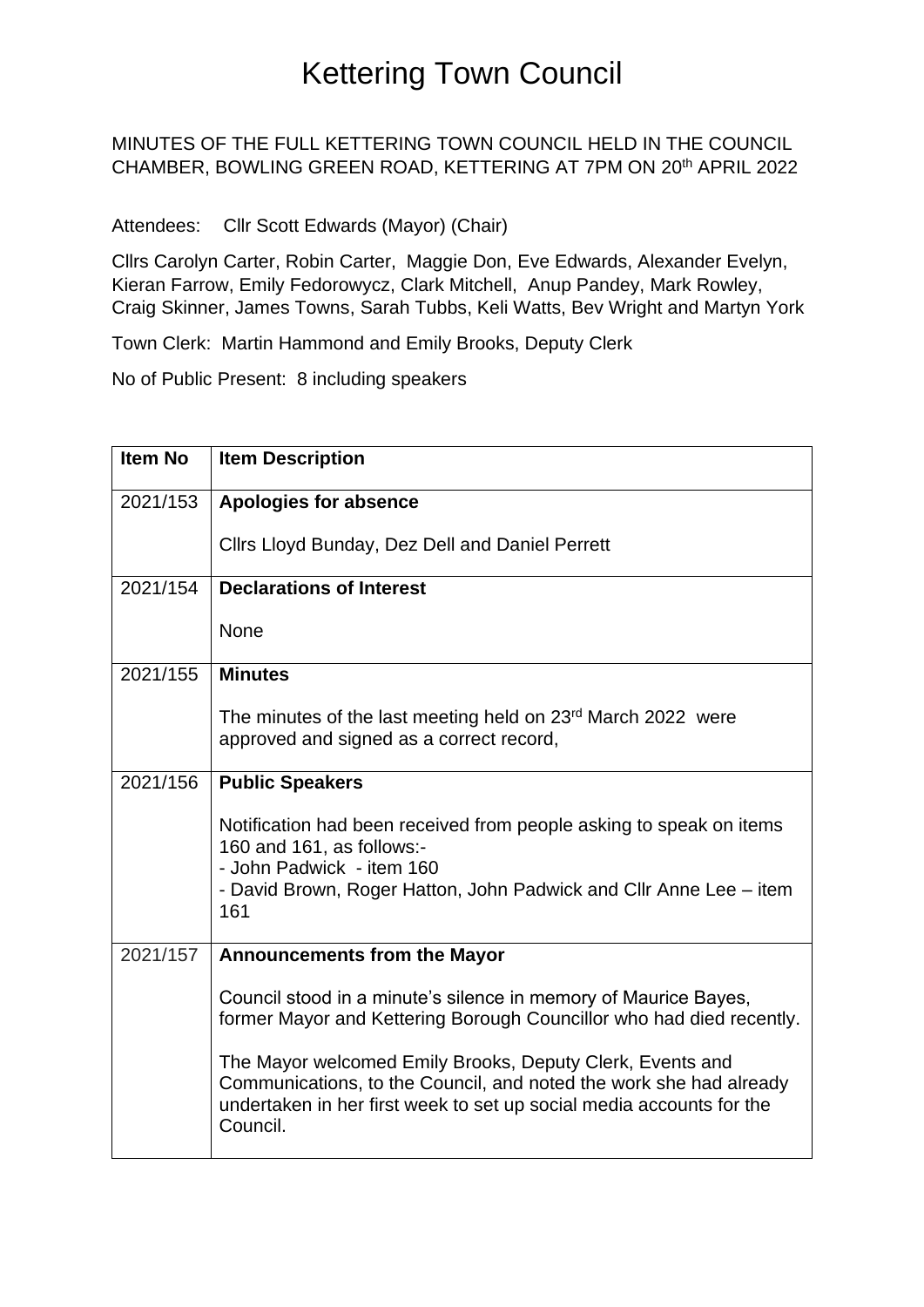|          | The Mayor also referenced the very successful Food and Drink<br>Festival on the 9 <sup>th</sup> April and his visit to the Shire Sounds Graduation<br>Ceremony marking those who had completed work experience at the<br>station.                                                                 |
|----------|---------------------------------------------------------------------------------------------------------------------------------------------------------------------------------------------------------------------------------------------------------------------------------------------------|
| 2021/158 | <b>Announcements from the Leader</b>                                                                                                                                                                                                                                                              |
|          | None                                                                                                                                                                                                                                                                                              |
| 2021/159 | <b>Crime and Community Safety</b>                                                                                                                                                                                                                                                                 |
|          | The police has not been able to attend this meeting and had submitted<br>a short report on their activities in the last quarter; members also noted<br>the crime and anti-social behaviour data for the year to the end of<br>March 2022.                                                         |
|          | It was agreed that contact details provided to the Mayor for police<br>officers be circulated to all members.                                                                                                                                                                                     |
| 2021/160 | <b>Public Spaces Protection Order</b>                                                                                                                                                                                                                                                             |
|          | A report had been submitted setting out the terms of the existing<br>PSPO, which was due to expire in July 2022, and which set out the<br>consultation process for its renewal.                                                                                                                   |
|          | Mr John Padwick spoke on the shortcomings of the existing PSPO,<br>particularly in regard to two provisions, relating to skateboarding and<br>the ability of the police to remove under 18s from the PSPO area.                                                                                   |
|          | CIIr Mitchell highlighted these same shortcomings and showed slides<br>that captured inaccurate signage around the area of the PSPO and<br>proposed a form of words to amend the terms of the PSPO.                                                                                               |
|          | Members debated each of the provisions within the existing PSPO and<br>it was unanimously                                                                                                                                                                                                         |
|          | <b>RESOLVED that:-</b>                                                                                                                                                                                                                                                                            |
|          | a) The clerk draft a proposed response, for approval at Annual<br>Council on 18 <sup>th</sup> May, which highlighted the need for the PSPO<br>to prohibit particular behaviours rather than prohibit particular<br>activities,<br>b) That the PSPO area should be expanded to include the Russell |
|          | St area in recognition of the anti-social behaviour being<br>experienced there.                                                                                                                                                                                                                   |
| 2021/161 | <b>Motion on Consultation by NNC</b>                                                                                                                                                                                                                                                              |
|          | Prior to the motion being debated, Messrs David Brown, Roger Hatton,<br>and John Padwick and Cllr Anne Lee all spoke of their disappointment                                                                                                                                                      |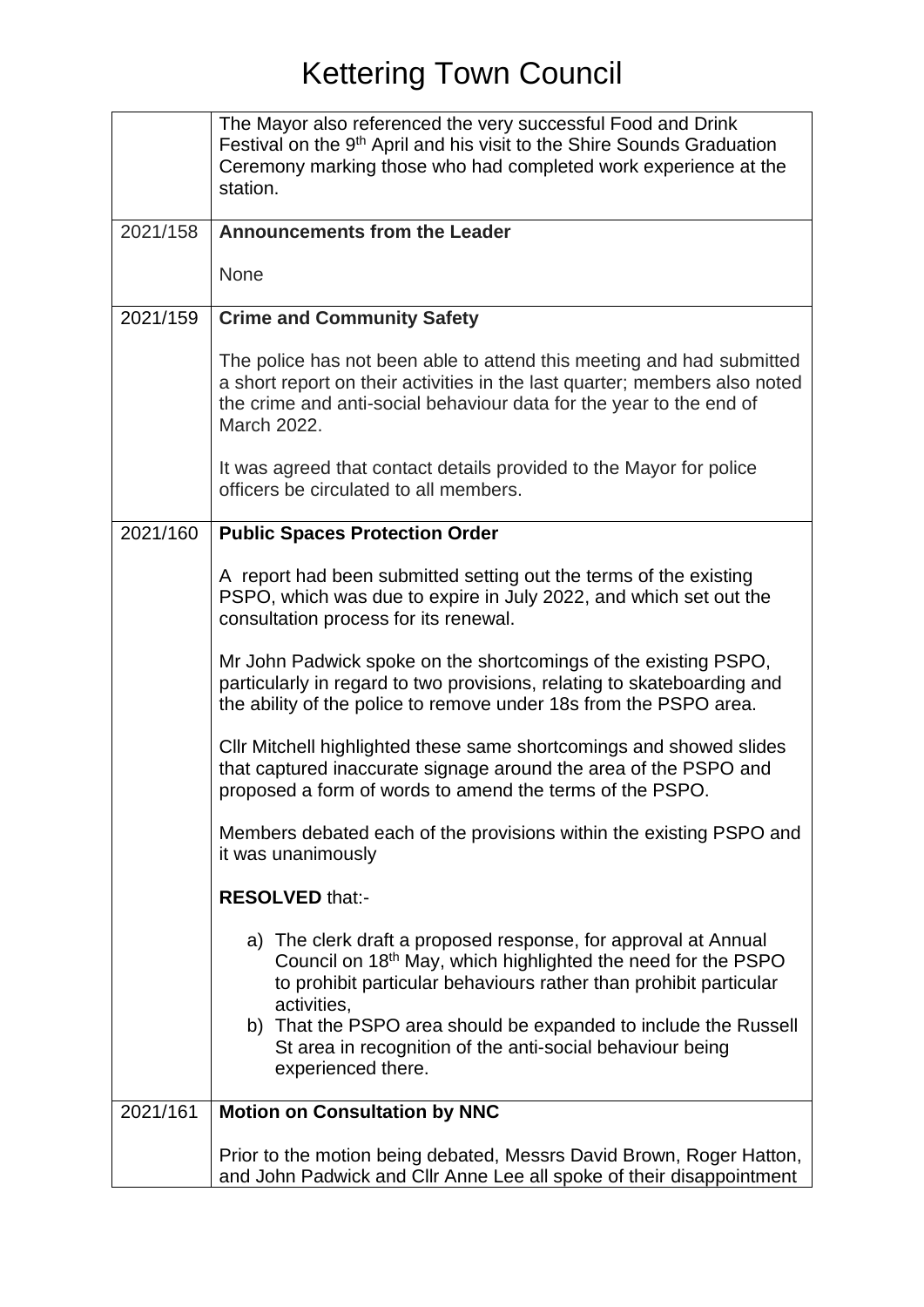|          | and anger at the decision by NNC to re-brand the art gallery, library<br>and museum as "Cornerstone", which in their view was the wrong<br>treatment for the new and improved facilities being constructed, had<br>been conducted without any engagement with stakeholders and the<br>community and which had produced a poor quality result with no local<br>distinctiveness.                                                              |
|----------|---------------------------------------------------------------------------------------------------------------------------------------------------------------------------------------------------------------------------------------------------------------------------------------------------------------------------------------------------------------------------------------------------------------------------------------------|
|          | Cllr Mitchell moved and Cllr Wright seconded that                                                                                                                                                                                                                                                                                                                                                                                           |
|          | "Kettering Town Council is dismayed at the decision of North<br>Northamptonshire Council to rebrand the Library, Museum<br>and Art Gallery without consultation.<br>We will write to them demanding that going forward we and<br>other stakeholders should be properly involved and consulted<br>on decisions which impact on the town and its heritage and<br>that we are given enough time to debate them before they are<br>implemented" |
|          | During debate, members proposed a number of amendments to the<br>motion and it was                                                                                                                                                                                                                                                                                                                                                          |
|          | <b>RESOLVED</b> unanimously that                                                                                                                                                                                                                                                                                                                                                                                                            |
|          | "Kettering Town Council is dismayed at the decision of North<br>Northamptonshire Council to rebrand the Library, Museum<br>and Art Gallery without consultation.                                                                                                                                                                                                                                                                            |
|          | Going forward we and other stakeholders should be properly<br>involved and consulted on decisions which impact on<br>the town and its heritage and that we are given enough time<br>to debate them before they are implemented.                                                                                                                                                                                                             |
|          | We request that the Cornerstone name is retracted and<br>another name is created, in collaboration with the Town<br>Council, key stakeholders and the wider community"                                                                                                                                                                                                                                                                      |
| 2021/162 | <b>Risk Assessment</b>                                                                                                                                                                                                                                                                                                                                                                                                                      |
|          | A report was submitted which sought approval for the adoption of a<br>risk assessment relating to Council governance, services and<br>activities.                                                                                                                                                                                                                                                                                           |
|          | Members made a number of points and it was                                                                                                                                                                                                                                                                                                                                                                                                  |
|          | <b>RESOLVED</b> that the risk assessment be adopted, with the inclusion of<br>further mitigation measures in the entry about public consultation (item<br>11)                                                                                                                                                                                                                                                                               |
|          |                                                                                                                                                                                                                                                                                                                                                                                                                                             |